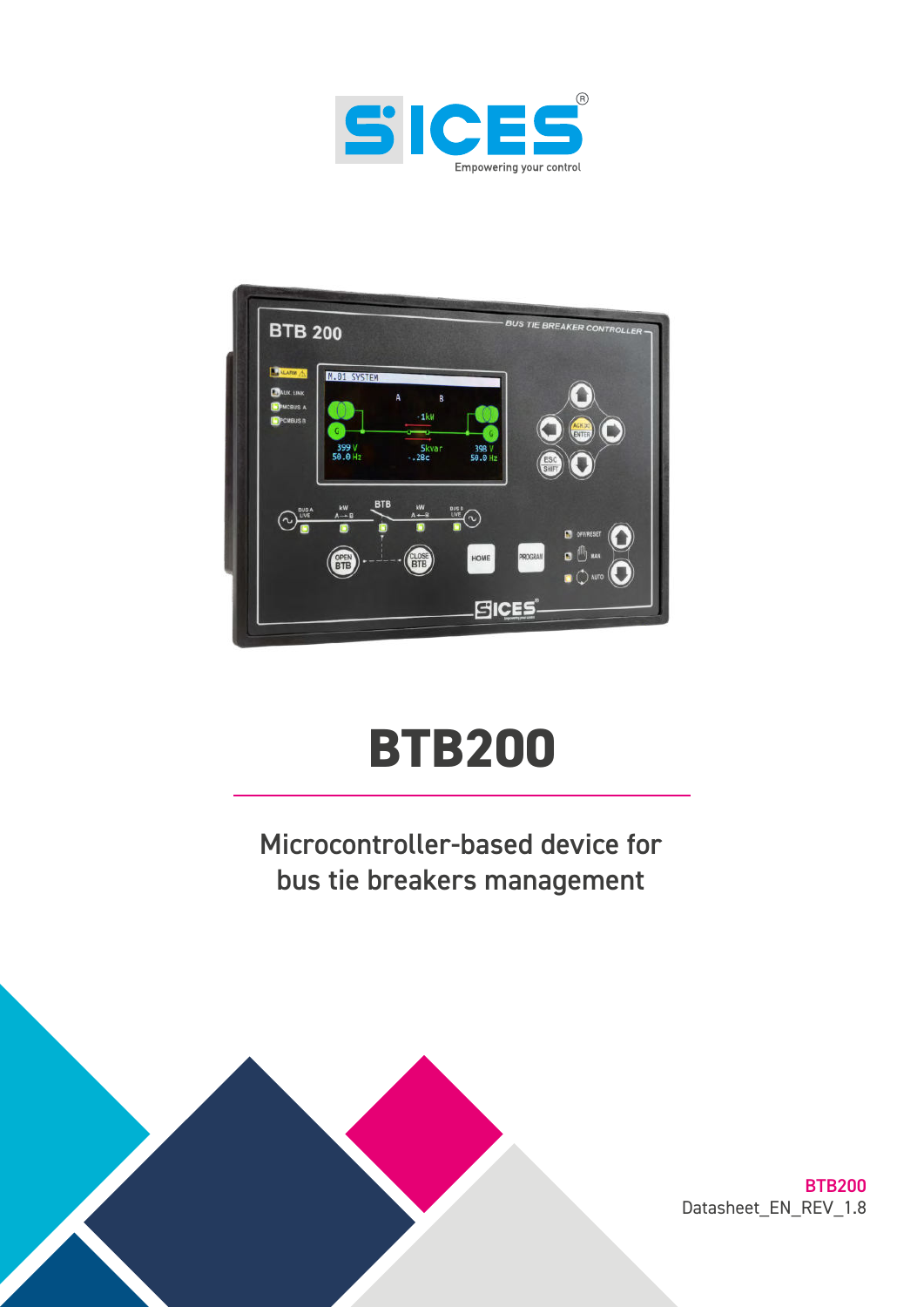### **DESCRIPTION**



The **BTB200** controller provides the ability to control a bus tie breaker, for applications where it is necessary to divide the common bus-bars during certain operating conditions.

It manages the synchronisation between the two separated halves of the bus-bars (named A and B), based on an input signal, taking into account the number of generator sets connected on the two halves. Generator sets synchronisation is achieved directly by the CANBUS connection to the SICES genset controllers, or alternatively by using analogue lines.

**BTB200** measures the current flow across the tie breaker (3ph) by means of current transformers. It is able to measure the active (kW), reactive (kvar) and apparent power (kVA) exchanged on the bus-bars (and the power factor too), showing the flowing direction (A to B or B to A) on the display and by the LEDs on the front panel. BTB200 also measures the total energy on the bus-bars using energy counters (active and reactive, A to B and B to A).

For complex applications, it is possible to connect at the same CANBUS up to 8 **BTB200** bus tie breaker controllers, and up to 16 MC200 mains controllers and up to 16 GC600 or 24 DST4602Evolution genset controllers.

**BTB200** provides several different communication options, to ensure easy integration with remote monitoring facilities and building management systems.

A large full colour display presents operating status in a clear easy to view format. Combined with generous input and output capability that means complex sites can be tackled with ease.

#### **APPLICATION EXAMPLE**



*Datasheet\_EN*

**BTB200**

.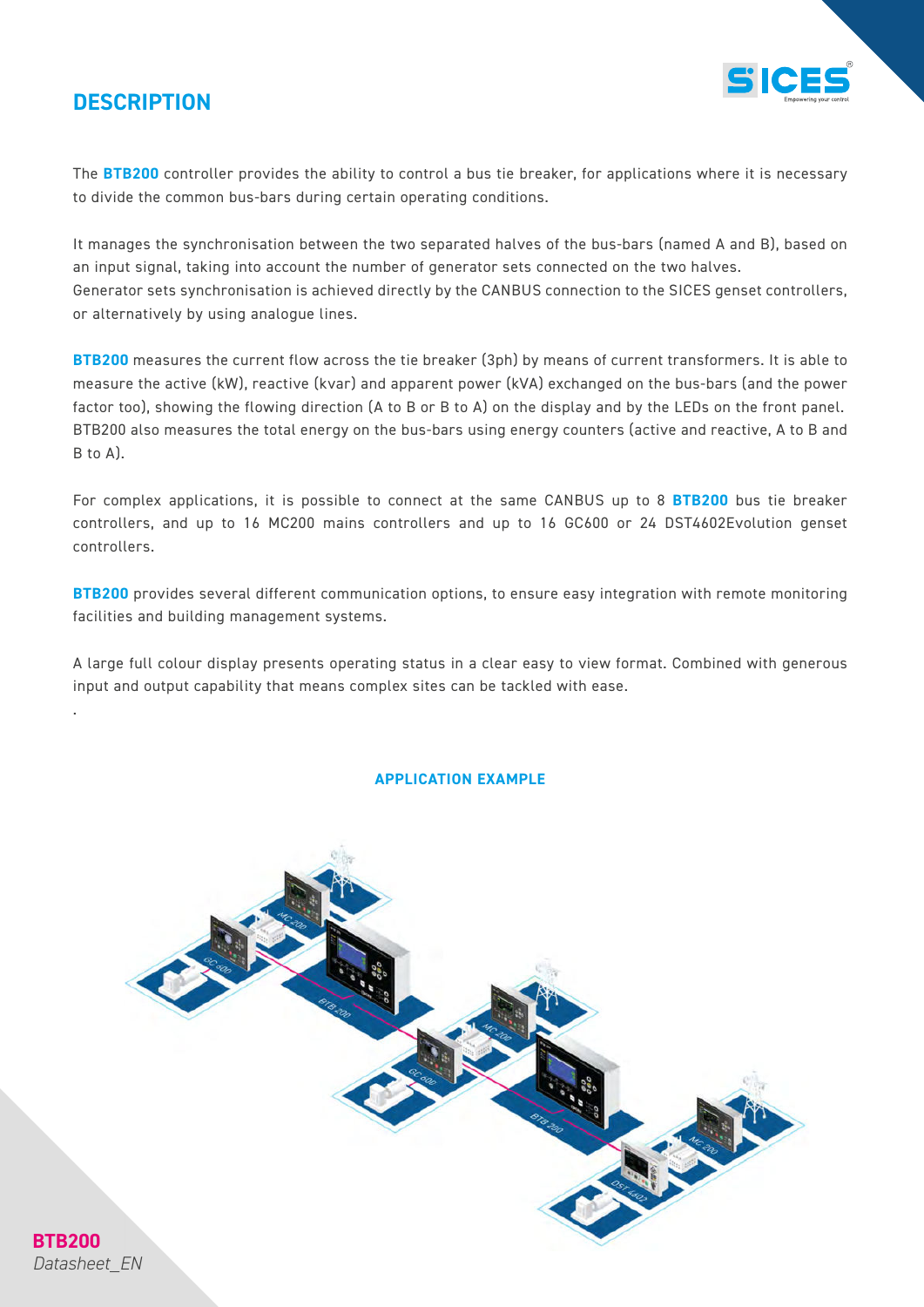

## **INPUT – OUTPUT AND AUXILIARY FUNCTIONS**



- 18+1digital inputs (one dedicated for the emergency push button)
- 18 digital outputs (14 transistors and 4 relays).
- 6 analogue inputs 0...10V, 1 analogue input 0...32V.
- 2 insulated analogue outputs -10/+10V.

#### **Communication:**

- 1 RS232 serial port (Modbus RTU).
- 1 RS485 insulated serial port (Modbus RTU).
- 1 Ethernet port 10/100Mbps (Modbus TCP).
- 1 USB FUNCTION port (Modbus RTU).

2 insulated CANBUS interfaces (for the two halves of the common bus-bars).

#### **As option**

REWIND device for SIMONE remote monitoring connection.

## **BTB200** *Datasheet\_EN*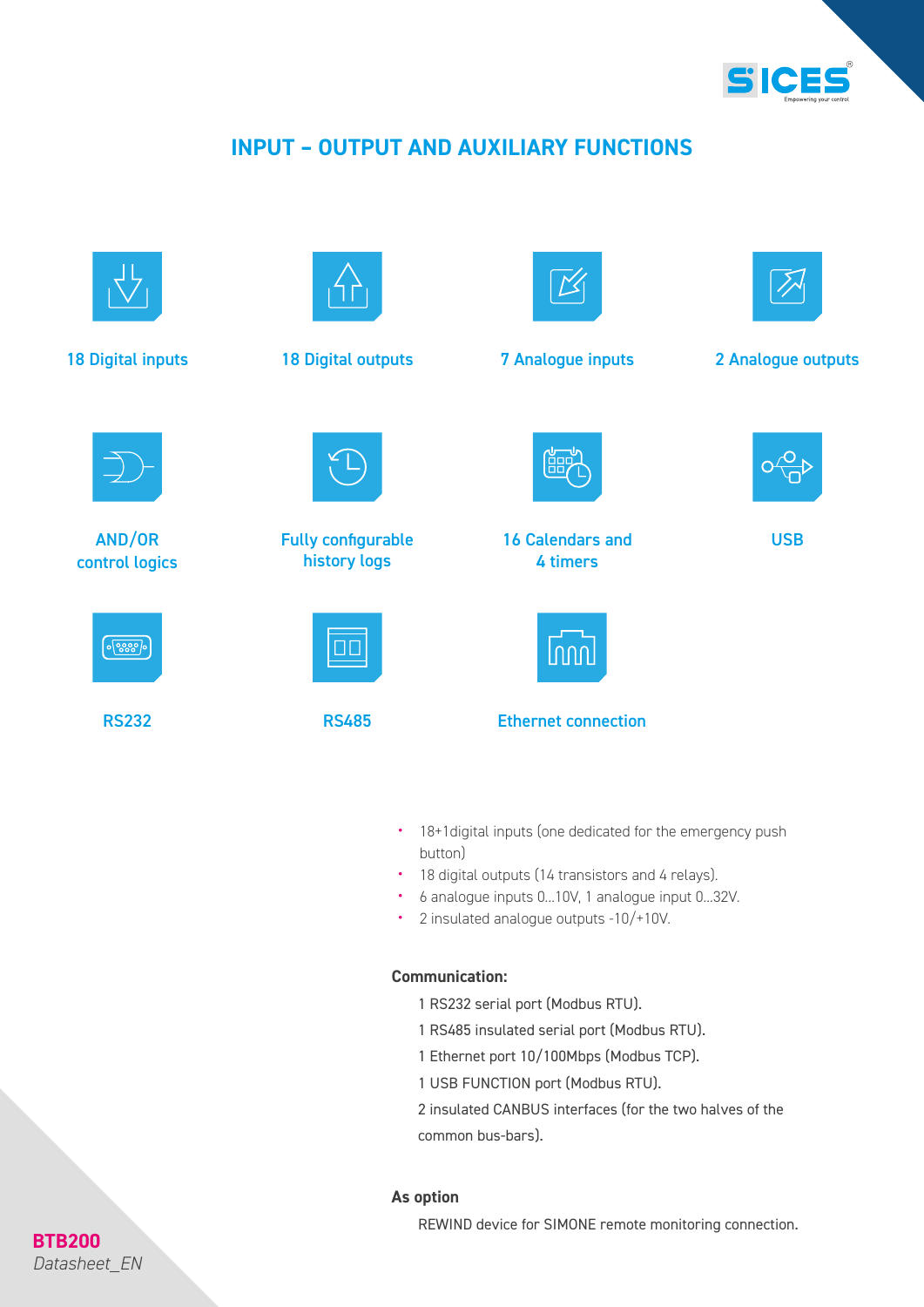

## **EMBEDDED FUNCTIONS**

- > Automatic or manual selection of the synchronisation direction.
- > Automatic or manual synchronization.
- > Voltage, frequency and phase matching in synchronizing.
- > Direct management of motorized circuit breakers or contactors.
- > Dedicated push buttons for manual opening/closure of the bus tie breaker.
- > Four alternative configurations.
- > Real time clock.
- > Periodical and "on event" data recording.
- > Embedded alarm horn.
- > Multilanguage device (EN, PT, IT, FR, ES).

#### **MEASURES**

| Bus A/B voltages:                     | L1-N, L2-N, L3-N, L1-L2, L2-L3, L3-L1.<br>True RMS measure.<br>Lx-N max. voltage < 300Vac cat. IV.<br>Rated input voltage: 100/400V.<br>Voltage input reading: 50000V max. (with external voltage transformers). |
|---------------------------------------|------------------------------------------------------------------------------------------------------------------------------------------------------------------------------------------------------------------|
| <b>System and auxiliary currents:</b> | L1, L2, L3, N $(*)$ .<br>True RMS measure.<br>Internal current transformers.<br>Rated input current: 5Aac e 1Aac.                                                                                                |
| Bus A/B frequency:                    | Resolution = 0.1 Hz. accuracy = $\pm$ 50ppm, $\pm$ 35ppm/ $\degree$ C (typical).                                                                                                                                 |
| Supply voltage:                       | Resolution = $0.1V$ .                                                                                                                                                                                            |
| <b>Calculated values</b>              | Active, reactive, apparent powers and power factors flowing on the bus tie<br>breaker (total and single phase).<br>Active and reactive energy counters (both A B and B A).                                       |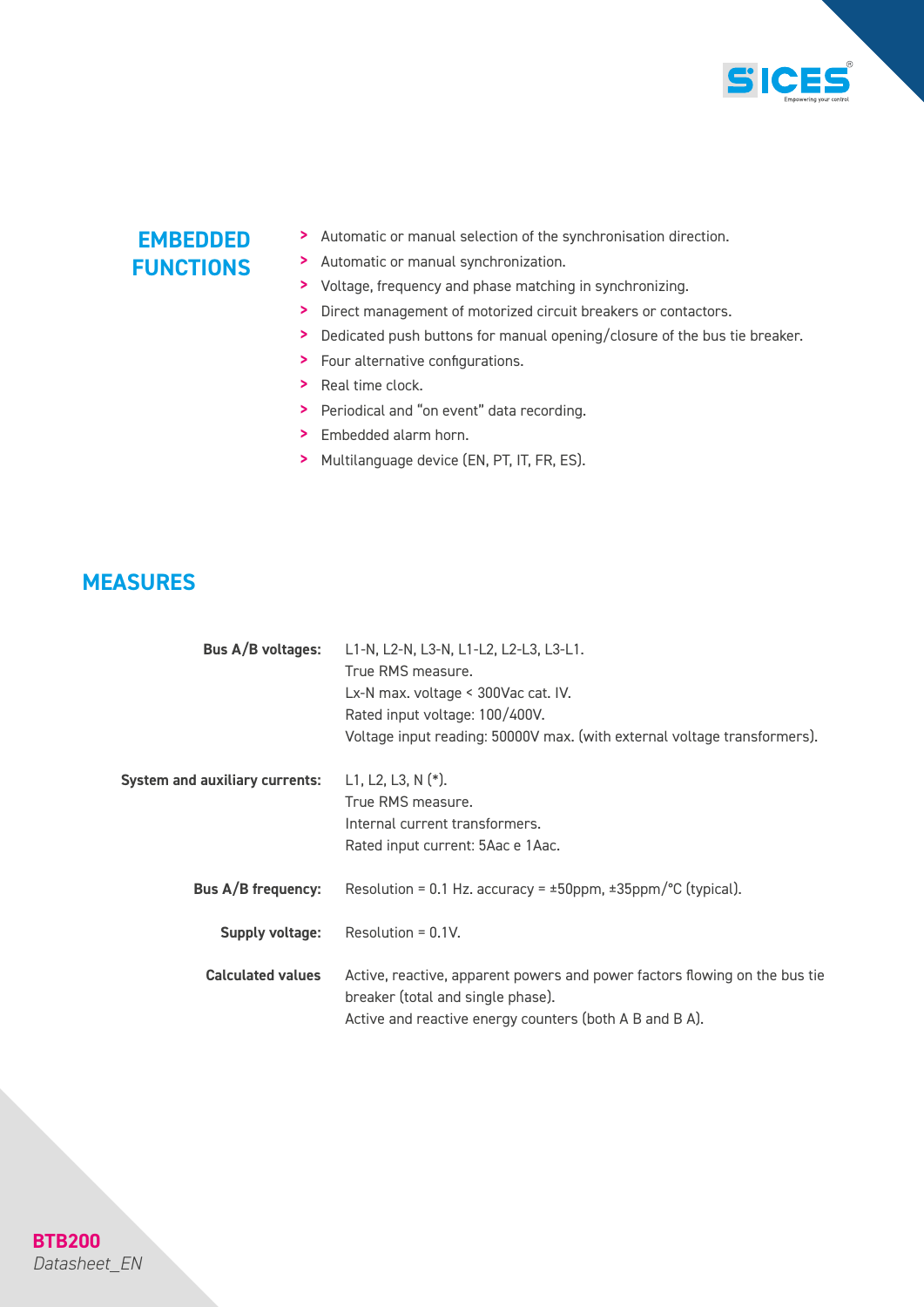

#### **PROTECTIONS**

| <b>Bus A/B protections</b> | ٠<br>٠<br>٠<br>٠  | Under frequency (81U).<br>Over frequency (810).<br>Under voltage (27).<br>Over voltage (59).                                                                     |
|----------------------------|-------------------|------------------------------------------------------------------------------------------------------------------------------------------------------------------|
| <b>Current protections</b> | ٠.<br>٠<br>٠<br>٠ | Instantaneous overcurrent (50).<br>Time dependent overcurrent (51).<br>Phase overcurrent with voltage restraint/control (50V/51V).<br>Maximum auxiliary current. |
| Other protections          | $\bullet$         | High/low supply voltage.                                                                                                                                         |

## **TECHNICAL DATA** > Supply voltage: 8...32 Vdc.

- 
- Power consumption: typical less than 6W (stand-by, controller switched on, LCD lamp switched off).
- > Operating frequency: 50Hz or 60Hz.
- > 4.3'' TFT colour display with backlight.
- > Graphic display resolution: 480x272 pixel.
- > Graphic display dimensions: visible surface 95 x 54 mm.
- > Operating temperature: -25 °C to +60 °C.
- > Storage temperature: -30 °C to +80 °C.
- > Protection degree: IP65 (only with gasket correctly installed).
- > Weight: 1100g.
- > Overall dimension:  $244$  (W)  $\times$  178 (H)  $\times$  83 (D).
- $\sum_{n=1}^{\infty}$  Panel cut-out: 218x159 mm  $(L \times H)$ .
- > EMC: conform to EN61326-1.
- > Safety: built in conformity to EN61010-1.